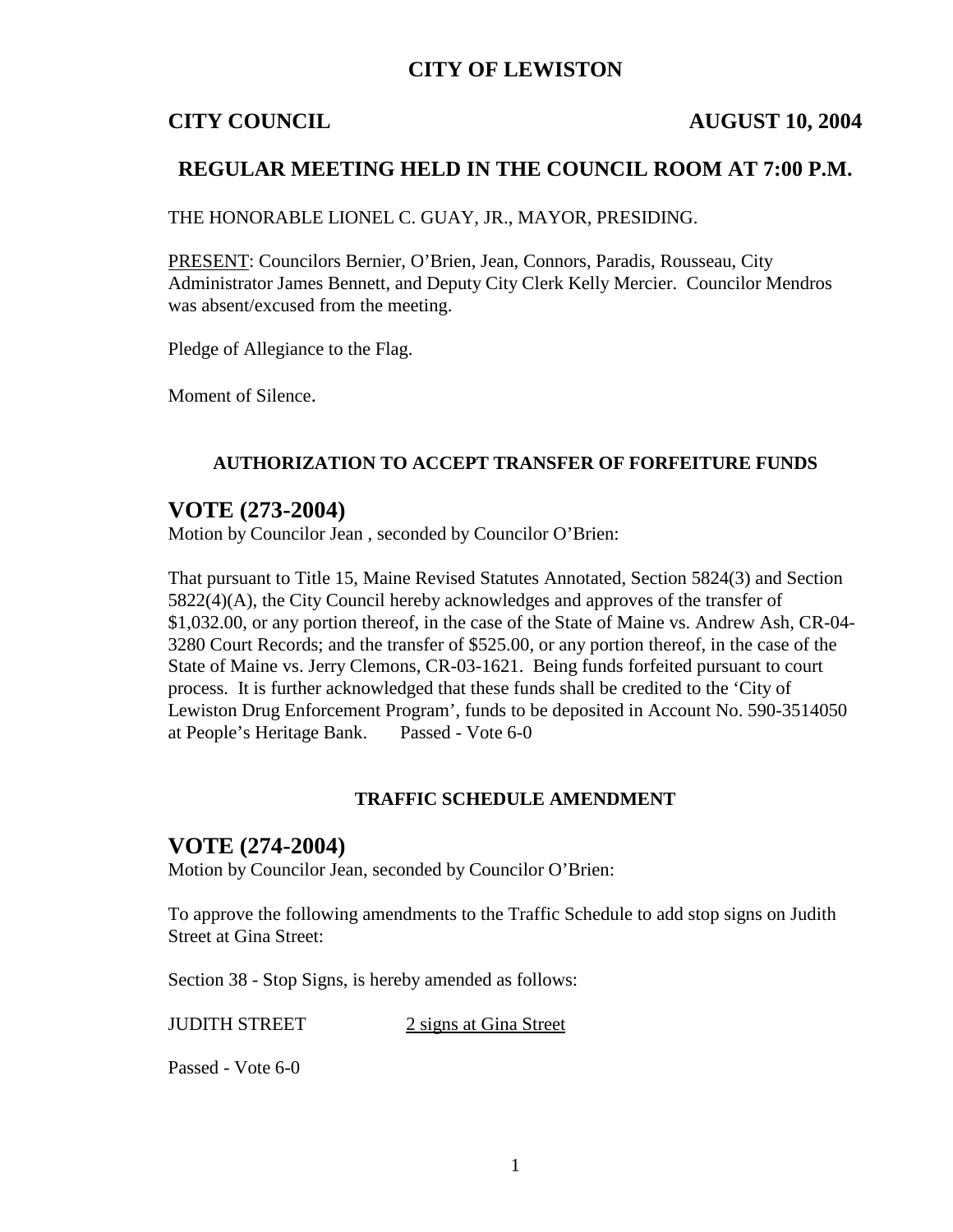### **2004 LOCAL LAW ENFORCEMENT BLOCK GRANT**

## **VOTE (275-2004)**

Motion by Councilor Connors, seconded by Councilor Jean:

To authorize the Chief of Police to accept the US Department of Justice's Local Law Enforcement Block Grant in the amount of \$13,278.00 in order to procure new technology and equipment. Passed - Vote 6-0

### **50/50 COMMERCIAL REHABILITATION LOAN PROGRAM**

A motion was made by Councilor O'Brien and seconded by Councilor Jean to approve the proposed amendments to the Commercial Rehabilitation Loan Program Guidelines, Policy Manual Number 27, as recommended by the Director of Economic & Community Development and the Loan Qualification Committee.

Councilor Rousseau expressed his concerns about the increase in the interest rate from 3% to 5.25% and the negative effect it would have on small business owners. He suggested that we look for incentives for small businesses to help with the development of the downtown in addition to keeping the interest rate as is. Councilor Rousseau recommended keeping the interest rate at 3%.

## **VOTE (276-2004)**

Motion by Councilor Rousseau, seconded by Councilor Jean:

To amend the Policy as presented to keep the interest rate at 3%. Passed - Vote 6-0

## **VOTE (277-2004)**

Motion by Councilor O'Brien, seconded by Councilor Jean:

To approve the proposed amendments to the Commercial Rehabilitation Loan Program Guidelines, Policy Manual Number 27, as recommended by the Director of Economic & Community Development and the Loan Qualification Committee as amended. Passed - Vote 6-0

### **PUBLIC HEARING AND FINAL PASSAGE FOR CODE AMENDMENT FOR MOBILE HOME PARKS**

Mayor Guay opened the public hearing to receive citizen input and comments. No members of the public spoke for or against this item. Mayor Guay then closed the hearing.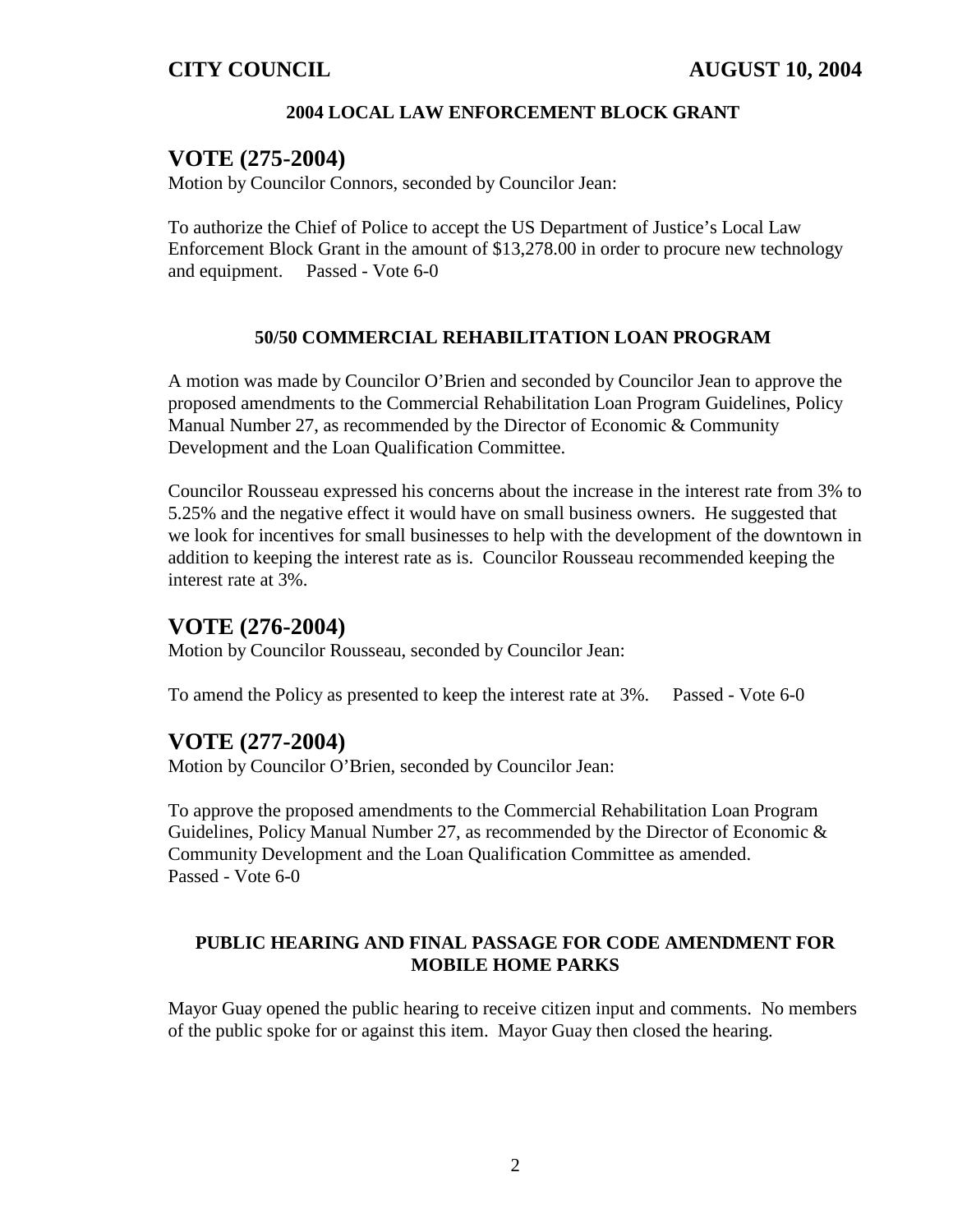# **VOTE (278-2004)**

Motion by Councilor O'Brien, seconded by Councilor Jean:

That the proposed amendment to the City Code of Ordinances, Chapter 22 "Businesses", Article I "In General", Section 22-2 "Definitions" receive final passage by a roll call vote. Passed - Vote 6-0

## **PUBLIC HEARING AND FINAL PASSAGE FOR LAND USE CODE AMENDMENTS FOR OFF-STREET PARKING**

Mayor Guay opened the public hearing to receive citizen input and comments. No members of the public spoke for or against this item. Mayor Guay then closed the hearing.

## **VOTE (279-2004)**

Motion by Councilor Connors, seconded by Councilor Jean:

That the proposed amendment to Appendix A, Article II "Definitions", Section 2, "Definitions", of the City Zoning and Land Use Code, to amend the definition of "accessory use or structure", receive final passage by a roll call vote. Passed - Vote 6-0

## **PUBLIC HEARING AND FIRST & FINAL PASSAGE REGARDING AMENDMENTS TO THE ELECTIONS ORDINANCE**

Mayor Guay opened the public hearing to receive citizen input and comments. At this time, Councilor O'Brien asked about the possibility of returning absentee voting at Oak Park and re-establishing Meadowview as a polling place for ward 5. Councilor Bernier expressed concern with the lateness of the ward map changes and possible voter confusion for the upcoming November election.

A motion to move the previous question was made by Councilor Connors and seconded by Councilor O'Brien. No vote was taken. Councilor Connors removed the motion. Public was allowed to comment.

Lewiston residents Paul Samson, Elaine Makas, Paul Brunetti, and Lois Mailloux expressed concerns about polling place locations and possible confusion for voters at the upcoming election. No other members of the public wished to speak, and the Mayor closed the hearing.

## **VOTE (280-2004)**

Motion by Councilor Jean, seconded by Councilor Connors:

That the proposed amendments to the City Code of Ordinances, Chapter 32, "Elections", Section 32-1 "Wards described", receive first passage by a roll call vote. Passed - Vote 5-1 (Councilor Bernier opposed.)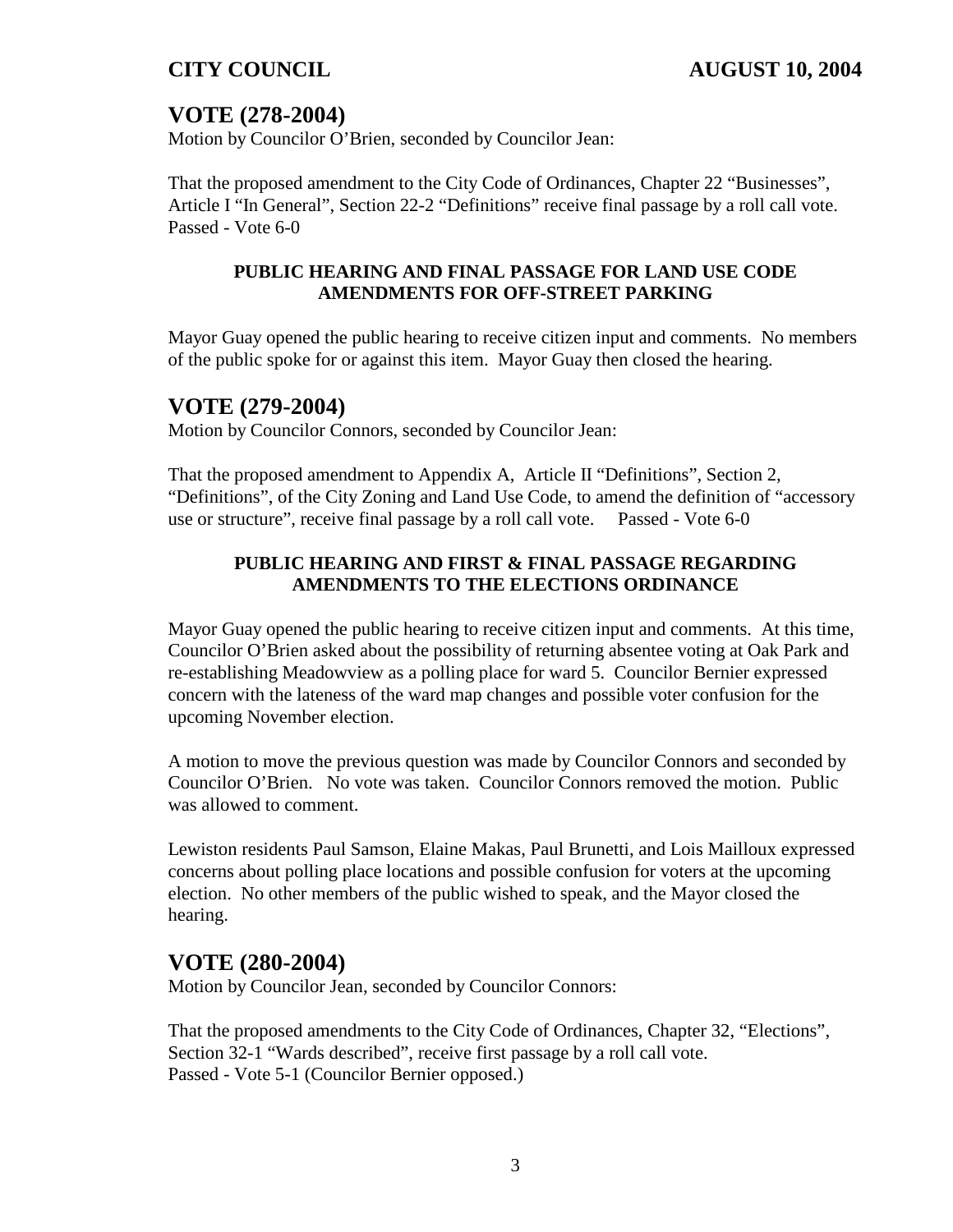# **VOTE (281-2004)**

Motion by Councilor O'Brien, seconded by Councilor Jean:

To waive Section 7c of the Rules Governing the City Council and to allow for final reading at this time. Passed - Vote 5-1 (Councilor Bernier opposed.)

## **VOTE (282-2004)**

Motion by Councilor Connors, seconded by Councilor O'Brien:

That the proposed amendments to the City Code of Ordinances, Chapter 32, "Elections", Section 32-1 "Wards described", receive final passage by a roll call vote. Passed - Vote 5-1 (Councilor Bernier opposed.)

## **PUBLIC HEARING AND FIRST PASSAGE REGARDING AN AMENDMENT TO THE ADMINISTRATIVE CODE**

A motion was made by Councilor Jean and seconded by Councilor Paradis that the proposed amendment to the City Code of Ordinances, Chapter 2 "Administration", Division 7. "Department of Law", Section 2-336, "Powers and duties of city attorney", receive first passage by a roll call vote, and that the public hearing on said ordinance be continued to the meeting of September 7, 2004 for final passage.

Mayor Guay opened the public hearing to receive citizen input and comments. At this time, Councilor Rousseau suggested that the Council have an opportunity to discuss this issue at a future workshop before the Council is asked to vote on it.

## **VOTE (283-2004)**

Motion by Councilor Rousseau, seconded by Councilor O'Brien:

To table to a future workshop the proposed amendment to the City Code of Ordinances, Chapter 2 "Administration", Division 7. "Department of Law", Section 2-336, "Powers and duties of city attorney".

Passed - Vote 4-3 (Councilors Bernier, O'Brien, and Rousseau voted in favor, Councilors Jean, Connors and Paradis opposed, Mayor Guay broke the tie with an affirmative vote).

## **REFERRAL TO PLANNING BOARD REGARDING THE LAND USE CODE AMENDMENTS**

# **VOTE (284-2004)**

Motion by Councilor Connors, seconded by Councilor Jean:

To refer back to the Planning Board the recommendations for proposed amendments to the Land Use Code regarding definitions for adult business establishments and eating  $\&$ drinking establishments. Passed - Vote 6-0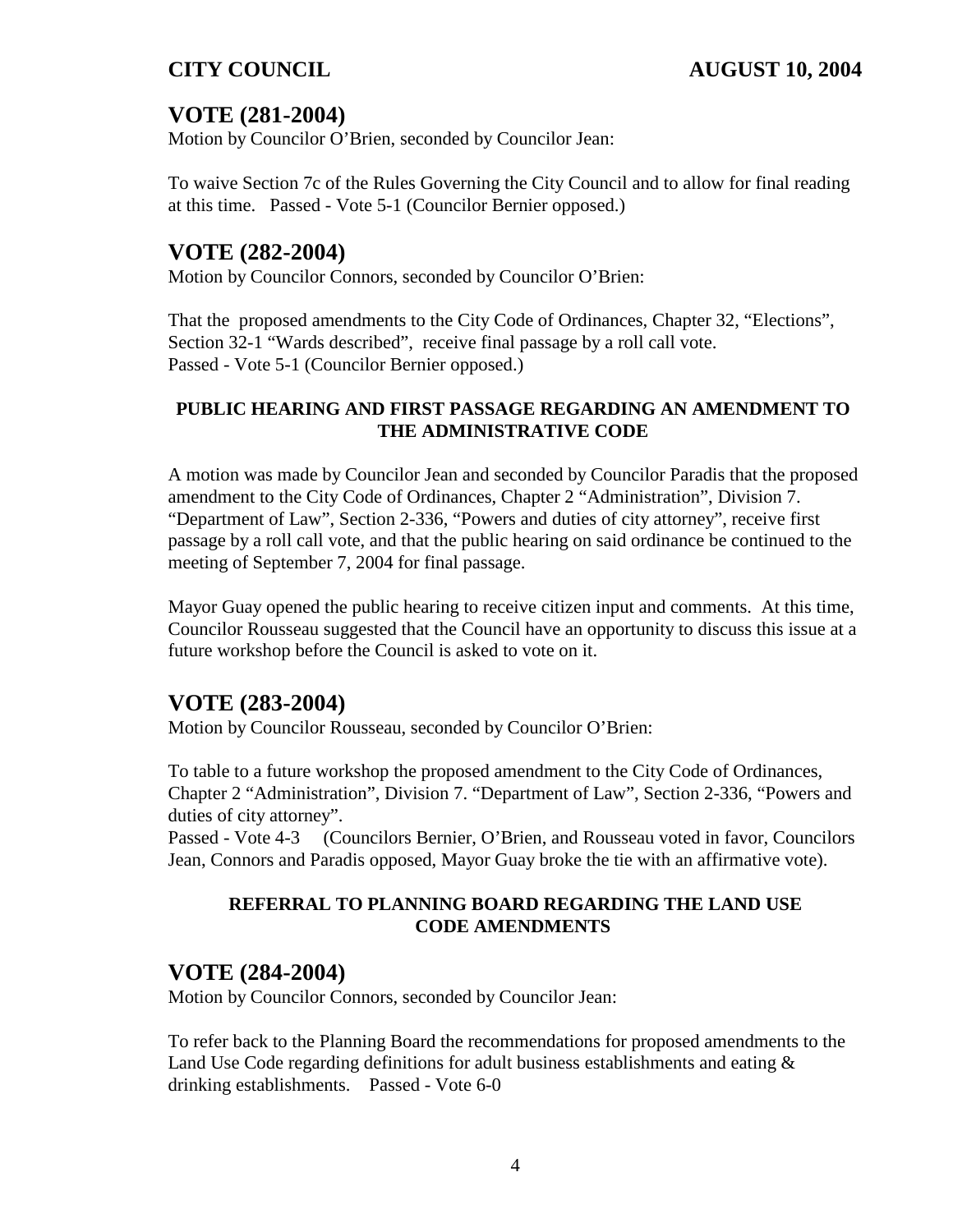At this time the Council took a 10 minute recess.

## **REQUEST FOR FUNDING COMMITMENT FOR THE ST. DOM'S REDEVELOPMENT PROJECT**

A motion was made by Councilor Jean and seconded by Councilor O'Brien to reaffirm and commit \$1,115,000 for the St. Dom's Redevelopment Project, subject to the following conditions: a) the securement of \$2,000,000 in federal dollars; b) the continued allocation of \$6,161,155 of low income housing tax credits (LIHTC); c) the continuous availability of the subsidy of \$600,000 from Maine State Housing Authority and of the Maine State Housing Authority's loan of \$117,933; and d) the continuous availability of municipal resources.

A presentation was given by Lewiston Housing Authority Executive Director James Dowling and Corbin Findlan from Realty Resources.

A lengthy discussion followed the presentation concerning the best way to spend the ear marked federal monies. Councilor Rousseau strongly disagreed with the use of the monies on this project. He felt the council would best serve the community by investing the monies elsewhere.

## **VOTE (285-2004)**

Motion by Councilor O'Brien, seconded by Councilor Connors:

To move the previous question. Passed - Vote 4-3 (Councilors Bernier, O'Brien, and Connors voted in favor, Councilors Jean, Paradis and Rousseau opposed, Mayor Guay broke the tie with an affirmative vote)

## **VOTE (286-2004)**

Motion by Councilor Jean, seconded by Councilor O'Brien:

To reaffirm and commit \$1,115,000 for the St. Dom's Redevelopment Project, subject to the following conditions:

- a) the securement of \$2,000,000 in federal dollars;
- b) the continued allocation of \$6,161,155 of low income housing tax credits (LIHTC);
- c) the continuous availability of the subsidy of \$600,000 from Maine State Housing Authority and of the Maine State Housing Authority's loan of \$117,933; and
- d) the continuous availability of municipal resources.

Passed - Vote 4-3 (Councilors Bernier, O'Brien, and Connors voted in favor, Councilors Jean, Paradis and Rousseau opposed, Mayor Guay broke the tie with an affirmative vote.)

At this time the Council took a 5 minute recess.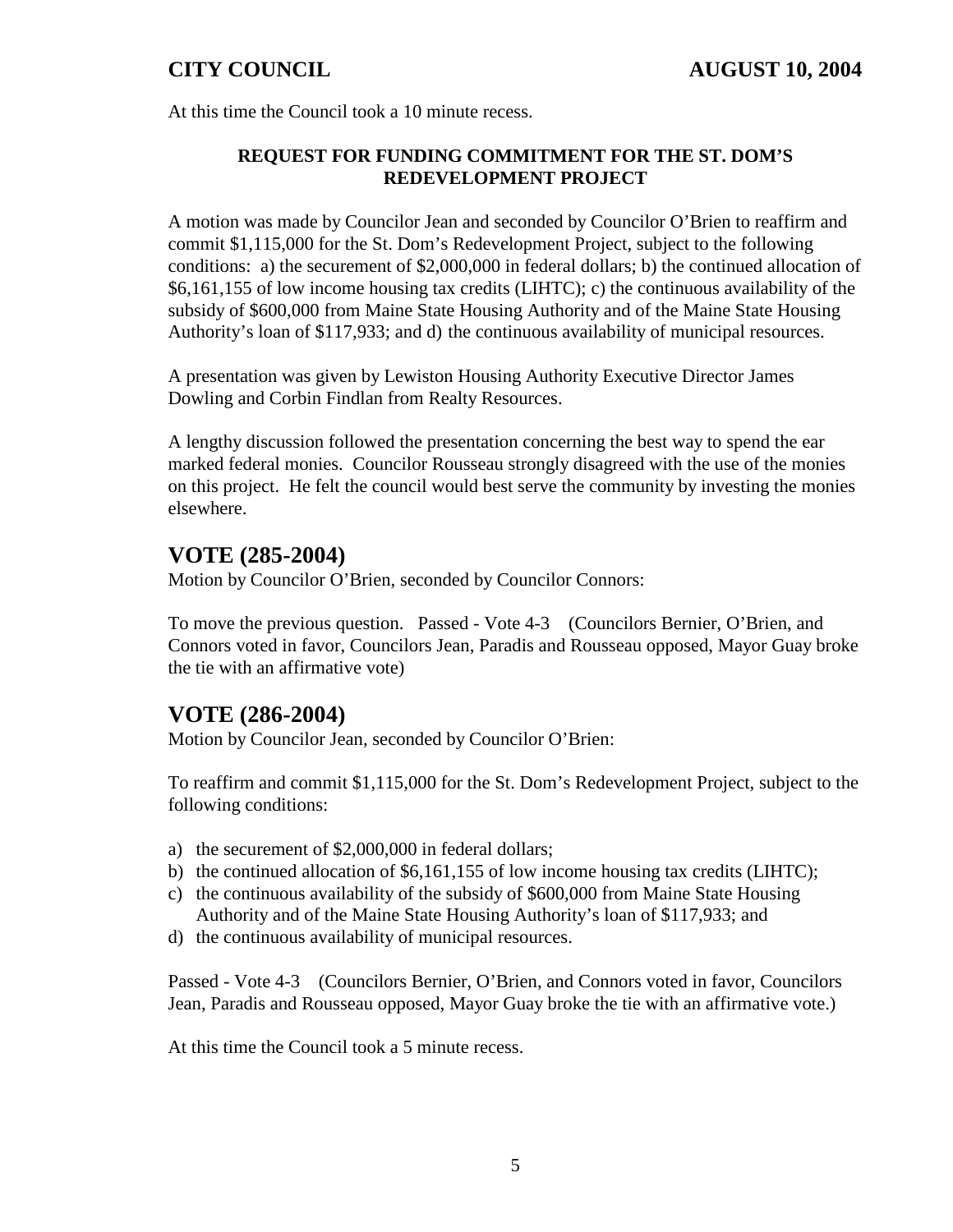#### **NOMINATIONS TO THE ANDROSCOGGIN COUNTY BUDGET COMMITTEE**

A motion was made by Councilor Jean and seconded by Councilor Connors to nominate and select at least three Lewiston residents to serve as the Lewiston representatives to the Androscoggin County Budget Committee from Commission District 3.

## **VOTE (287-2004)**

Motion by Councilor O'Brien, seconded by Councilor Paradis:

To nominate Councilor Bernier, Paul Labrecque, 340 Grove Street, and Dennis Roderick, 28 Reservoir Avenue, to serve as the Lewiston representatives to the Androscoggin County Budget Committee from Commission District 3. Passed - Vote 6-0

## **APPOINTMENTS TO THE MAINE MUNICIPAL ASSOCIATION'S LEGISLATIVE POLICY COMMITTEE**

## **VOTE (288-2004)**

Motion by Councilor O'Brien, seconded by Councilor Jean:

To appoint the Assistant City Administrator as the City's staff representative, and the City Administrator and the City Clerk as the City's alternate representatives, to the Maine Municipal Association's Legislative Policy Committee, for the term of July 1, 2004 through June 30, 2006 and to nominate Councilor Connors to serve as the Councils' alternate representative to the Municipal Association's Legislative Policy Committee in the event Councilor Mendros is unable to attend. Passed - Vote 6-0

#### **IMPACTS OF THE PALESKY TAX CAP REFERENDUM**

After discussion as to how, or if, to create a task force to study the impact of the proposed Palesky tax cap, the following motion passed.

## **VOTE (289-2004)**

Motion by Councilor Bernier, seconded by Councilor O'Brien:

To create a task force, consisting of the Mayor, City Councilors and eight citizens from Lewiston to immediately start the process of developing the FY06 municipal budget as if the Palesky tax cap referendum has passed, and commit to the "unofficial" adoption of that budget no later than October 19. Passed - Vote 5-1 (Councilor Connors opposed)

## **RESOLUTION REQUESTING THE GOVERNOR AND STATE LEGISLATURE TO PASS MEANINGFUL TAX REFORM PRIOR TO NOVEMBER**

It was discussed whether the timing of this resolution would have an impact and if it would be ineffective to send it at this point. It was recommended that the resolution still be sent to Augusta.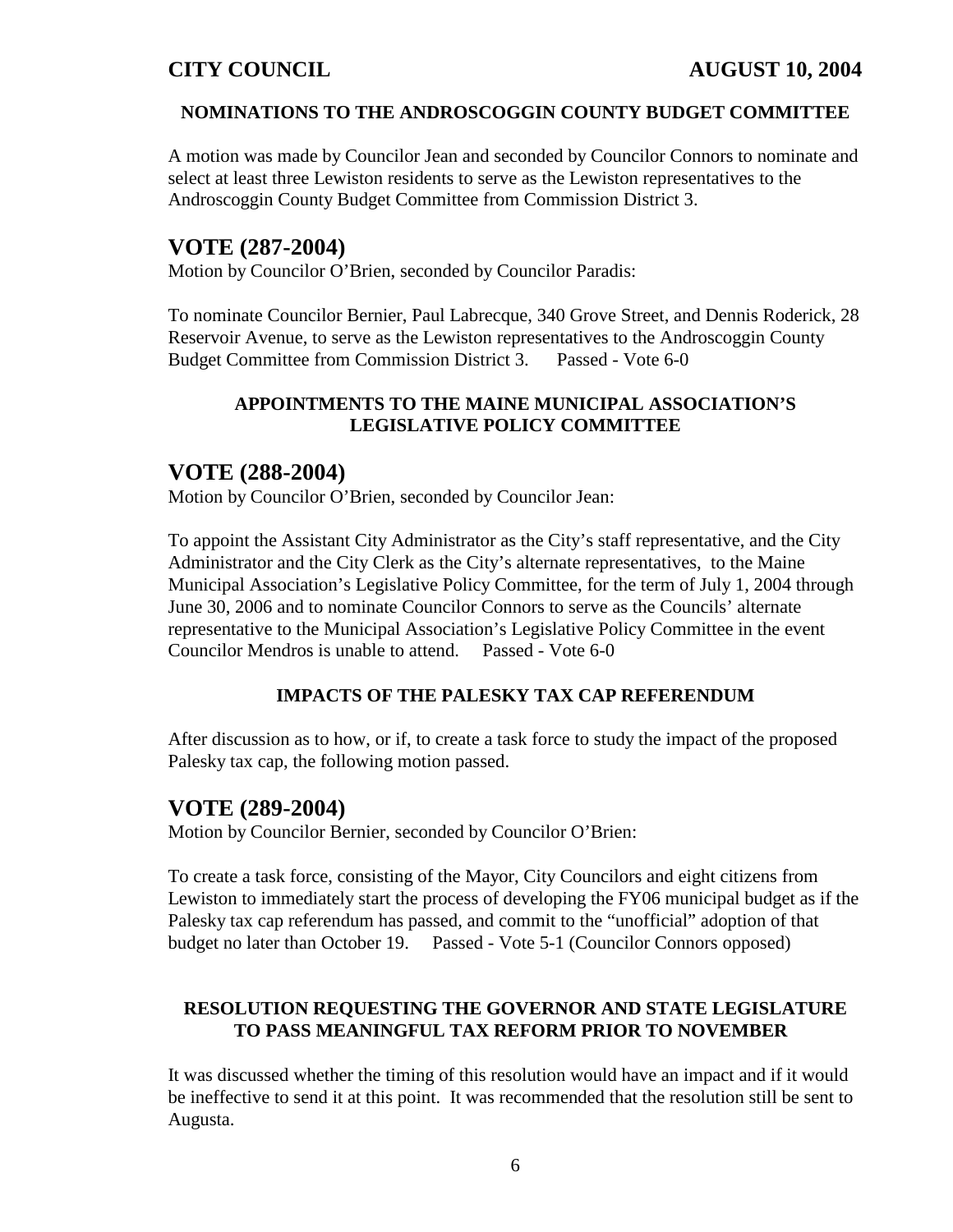# **VOTE (290-2004)**

Motion by Councilor Rousseau, seconded by Councilor Bernier:

To adopt the following Resolution asking the Governor and State Legislature to pass meaningful tax reform legislation before the November election.

WE**,** the members of the Lewiston City Council, respectfully request that Governor John E. Baldacci convene the members of the Maine State Legislature within the month of August 2004 to address Maine tax reform and tax relief, prior to the November 2004 election, as their #1 priority.

WHEREAS, the Lewiston City Council recognizes that Lewiston citizens, as well as other citizens throughout Maine, have patiently waited for tax reform at the State level; and

WHEREAS, the Lewiston City Council strongly believes that the time for the Legislature to act is NOW and that the need for such reform can wait no longer and must be aggressively addressed; and

WHEREAS, the Lewiston City Council believes that the Governor and the State Legislature must be fiscally responsible by immediately working together to answer the plea of the people for tax reform; and

WHEREAS, the Lewiston CityCouncil is recommending that the Governor and the Maine State Legislature diligently work together towards developing a five-year plan that will effectively address the need for tax reform and tax relief—a plan that will become effective in FY2006, which begins July 1, 2005; and

WHEREAS, the Lewiston City Council is also asking the Governor and all members of the Maine State Legislature to address this serious need in a collaborative and respectful manner for the benefit of the constituents they serve.

NOW, THEREFORE, BE IT RESOLVED that the Lewiston City Council seeks an immediate response from Governor John E. Baldacci and the Maine State Legislature as to a five-year plan of action that will effectively address the need for citizen property tax reform and tax relief, effective FY2006, which begins July 1, 2005.

BE IT FURTHER RESOLVED that the Lewiston City Council also encourages other cities and towns within Androscoggin Countyand throughout Maine to seek the same immediate response from Governor Baldacci and the Maine State Legislature.

Passed - Vote 4-3 (Councilors Bernier, Paradis and Rousseau voted in favor, Councilors O'Brien, Jean, and Connors opposed, Mayor Guay broke the tie with an affirmative vote.)